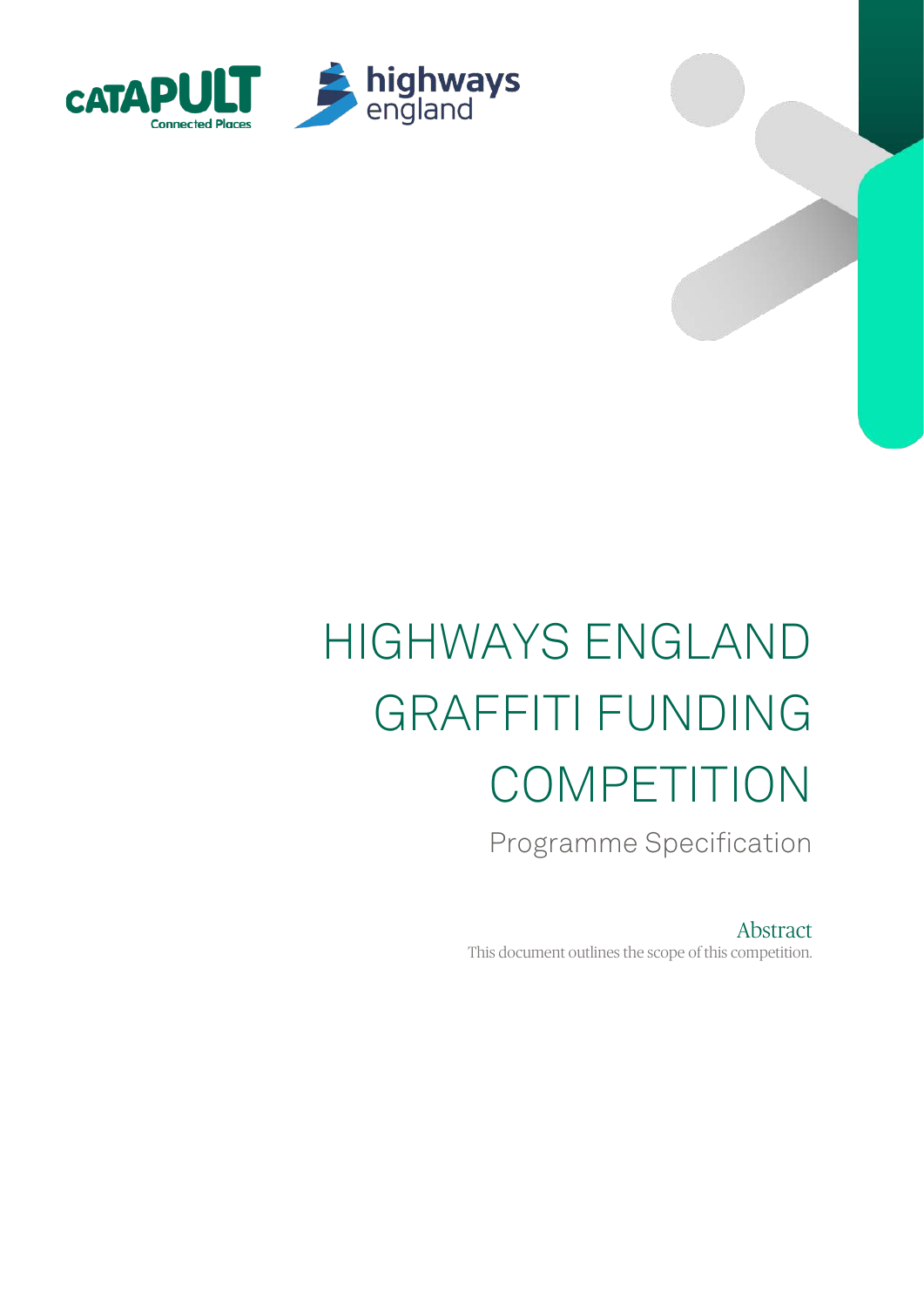### **Introduction**

Highways England (HE) is seeking to advance promising new products and services that have the potential to both remove and prevent the use of graffiti on the strategic road network. This ambition is being delivered through this funding programme, delivered by the Connected Places Catapult. The programme, launching in May 2021, will award £30k funding to up to 6 organisations to design a trial of their technology on a road network testbed. This activity forms phase 1 of the programme. In phase 2, a selection of organisations from phase 1 will be given the opportunity to turn their design into a physical trial.

1

This document provides details of the scope of phase 1 of the competition. Applicants are advised to consider these specifications along with the guidance document to ensure the application questions are addressed appropriately.

## **Eligibility**

This programme provides 100% funding and is open to all UK-based businesses (including micro, small and medium-sized enterprises) and universities. It is designed to support highly innovative research and feasibility projects which will investigate the prevention and removal of graffiti. HE would welcome bids from organisations outside of the transport sector or from a consortium of partners that can see a role for their technologies, tools, and approaches in delivering benefits in this space. (Please note that within a consortium, a lead applicant, who will be the funding recipient, should be identified.)

In order to apply, your organisation must be based in the UK. You must also be willing to work closely with a Tier 1 Supplier.

### **Scope**

Graffiti causes significant problems across HE's roads and infrastructure. From small 'tags' on road signs, offensive language on public spaces and large writing on bridges and other structures, graffiti causes a public eyesore, disruption to the network and a significant cost to HE.

Project proposals should clearly highlight the innovative and novel aspects of their proposed transport solution. The solution could well be a completely novel idea or approach. However, approaches or innovations from other areas, applied in a novel way to transport, are also of interest. All applications must be innovative and focussed on science, engineering or technology to solve a transport challenge. *Projects must have an innovative aspect, although this does include products being used in innovative ways outside of their original intended use.*

Projects supported through this funding call must deliver a robust assessment of the transport benefits that their proposals can bring. Successful applications will need to clearly demonstrate the following: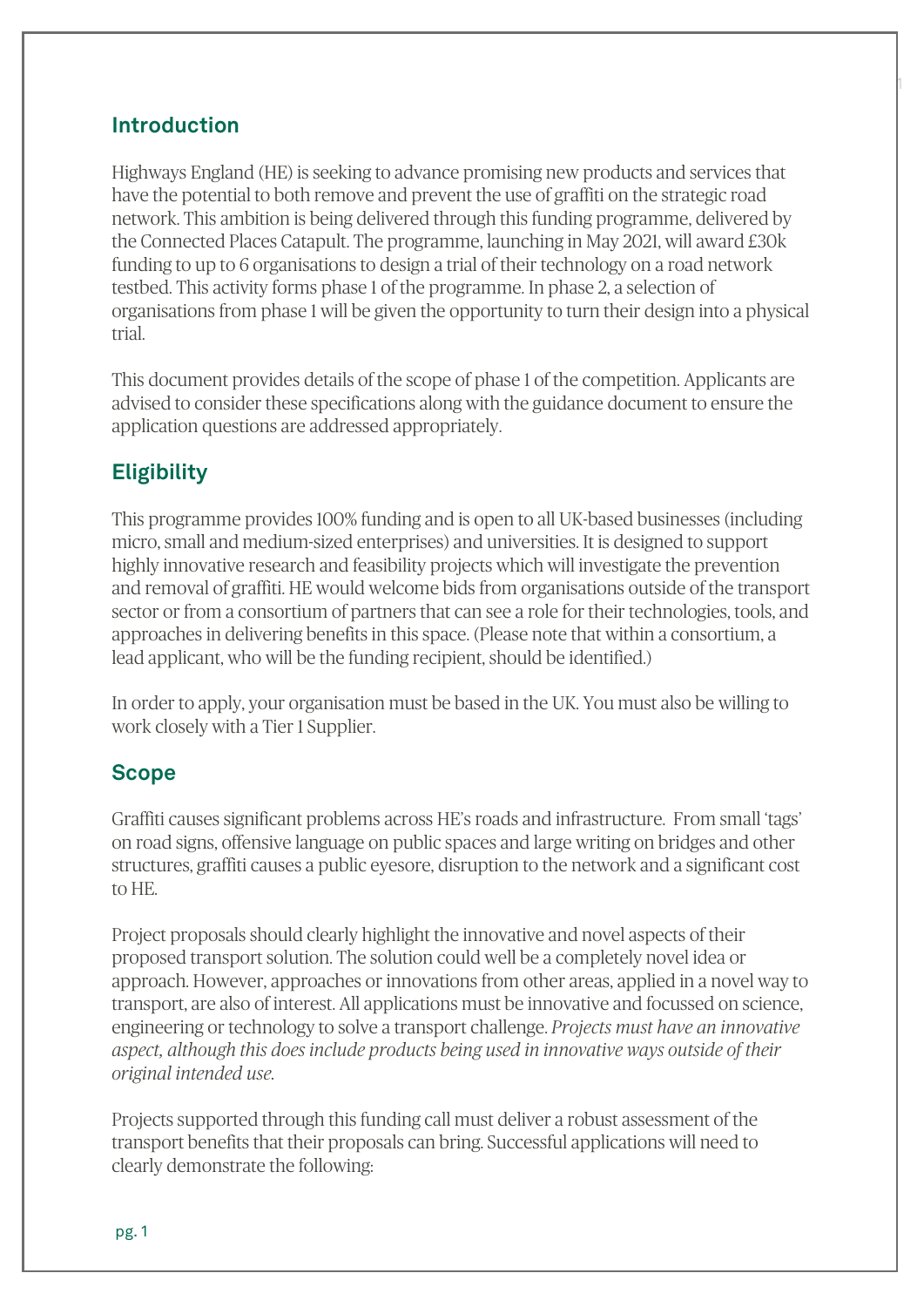- What transport challenge(s) the innovation is aiming to solve.
- Evidence of state-of-the-art innovation being carried out in practice.
- That the team has the skills and expertise to deliver the project plan.
- Potential for delivery of tangible transport and/or commercial opportunities for the UK.

2

Successful solutions will be those that address one or both of the themes outlined below. We are however considering a broad range of innovations to include both direct and indirect benefits/solutions. Traffic management technology, for example, is not directly related to the prevention of graffiti, but is relevant to reducing the costs associated with the removal of graffiti and is therefore within the scope of this challenge. We are happy to consider any and all innovations that address these challenges, regardless of the level of commercialisation or development, or whether they currently sit within other industries.

Some concepts that fall outside the scope for this competition are anything that:

- Intentionally places graffiti artists in more danger
- Causes damage to HE assets (e.g. some anti-graffiti paints are not breathable and cause damp and damage to brickwork/concrete)
- Could place HE staff or contractors in danger
- Could cause a distraction to motorists (e.g. robotics/drones over working carriage ways)
- Could adversely affect wildlife and biodiversity
- Involves heavy machinery.

## **Competition Themes**

This programme will comprise of two separate themes, both of which will use the same application form and assessment criteria.

Applicants are welcome to submit separate applications for each theme, if they have technologies that would apply. Please note that applicants making more than one application will need to demonstrate an ability to deliver the projects concurrently.

## **Theme 1: Prevention**

Preventing graffiti more effectively from appearing and reappearing on our road network .

Graffiti is a recurring problem across the Strategic Road Network (SRN) that often reappears within weeks of removal. People are determined to graffiti; they will put themselves in physical danger over 'live' operating motorways for example. HE has